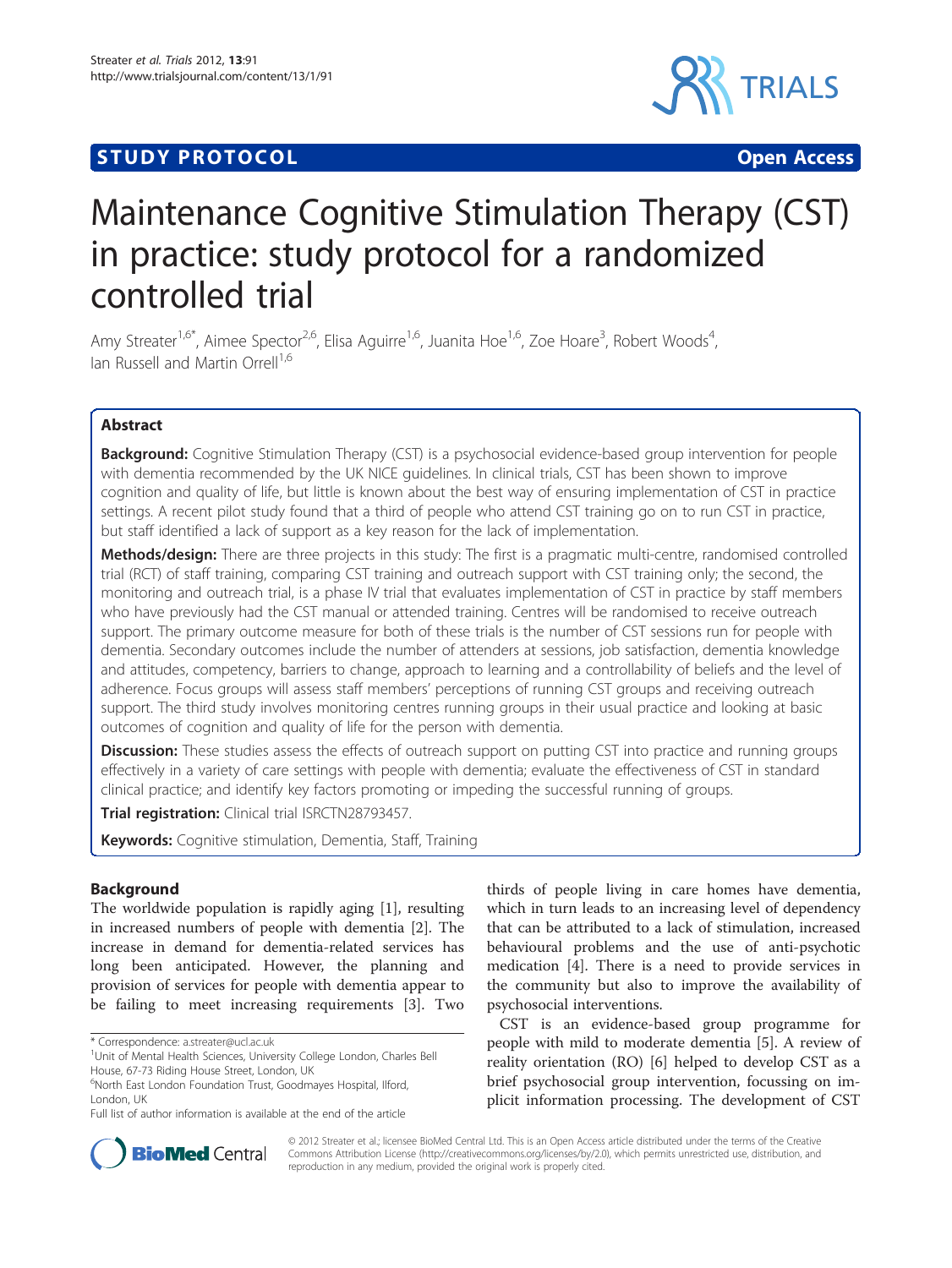has followed the Medical Research Council (MRC) guidelines for the development and evaluation of complex interventions [[7\]](#page-9-0). Cognitive stimulation leads to benefits in cognition and quality of life in the person with dementia [\[8](#page-9-0)], is shown to be cost effective and compares favourably with cholinesterase inhibitors for Alzheimer's disease [\[5,9\]](#page-9-0). Currently cognitive stimulation is the only non-pharmacological intervention to improve cognition recommended in the NICE-SCIE Guidelines for Dementia [\[10\]](#page-9-0), which recommend that all people with mild to moderate dementia should be 'given the opportunity to participate in a structured group cognitive stimulation programme'.

CST is a twice-weekly, 7-week programme of stimulating 45-min group activities for people with dementia. A pilot study [[11](#page-9-0)] of CST with an additional 16 weeks of once-weekly maintenance CST (MCST) sessions found a continued improvement in cognitive function for the people with dementia receiving maintenance CST. A large-scale RCT of maintenance CST (24 weeks of onceweekly sessions) versus CST only [[12\]](#page-9-0) has recently been completed as part of the SHIELD (Support at Home Interventions to Enhance Life in Dementia) project. The programme includes 7 weeks of CST and a further 24 weeks of maintenance CST sessions.

In recent years there has been an increase in the provision of CST, with around a third of the community mental health teams in the UK reporting using it [\[13](#page-9-0)]. This has been facilitated by the publication of the CST 'Making a difference' manual and the maintenance CST manual 'Making a difference 2' with a CST staff-training DVD [\[14,15](#page-9-0)]. However, there has been little research on the long-term implementation and evaluation of CST in practice.

A recent study found that after attending a CST training course, one third of the staff went on to implement CST groups in practice [\[16](#page-9-0)]. All staff members felt

|  |  |  | <b>Table 1 Project overview</b> |
|--|--|--|---------------------------------|
|--|--|--|---------------------------------|

skilled enough to run the groups; however, they identified the need for management support, regular supervision, supervision from a specialist, online forums and additional training as useful in starting and running groups. Previous research into CST has reached phase III of the MRC framework for complex interventions [\[7](#page-9-0)]. This research aims to study the long-term implementation of CST within two linked trials and conduct a phase IV trial that will evaluate the effects of training, and the effects of outreach support and the long-term effects of CST in practice, and will help to understand the barriers and facilitators related to implementing CST in practice.

# **Methods**

#### Design

This study includes three projects. The training and outreach trial and the monitoring and outreach trial differ in how staff members are recruited and in their previous exposure to training in CST. The observational study focuses on the effects of CST on people with dementia in the practice context. The three projects together will provide evidence on the most effective way of facilitating the implementation, uptake and effectiveness of the approach in a clinical context (see Table 1).

#### Training and outreach trial (TROU)

The design is a pragmatic, multi-centre, single-blind, two treatment arm, randomised controlled trial. All participants receive the training package as treatment as usual (TAU) consisting of the 1-day CST training, training DVD, CST manual and maintenance CST manual. Participants in the intervention group also receive outreach support (local coordinator, email support and online forum). The sample is dementia care staff from specialist and non-specialist dementia care settings. The staff are cluster randomised according to place of work, before the training day, to receive outreach support or

| <b>Title</b>         | Training and outreach trial                                              | Monitoring and outreach trial                                              | Observational study                                                                |
|----------------------|--------------------------------------------------------------------------|----------------------------------------------------------------------------|------------------------------------------------------------------------------------|
| Aim                  | To assess the effectiveness<br>of staff training and outreach<br>support | To assess the implementation in<br>practice of CST and outreach<br>support | To assess the effectiveness of CST in<br>practice                                  |
| Participants         | Dementia care staff                                                      | Dementia care staff                                                        | People with dementia                                                               |
|                      | No previous CST experience<br>or training                                | Previously received CST<br>manual/training                                 |                                                                                    |
| <b>Number</b>        | 120                                                                      | 120                                                                        | 100                                                                                |
| Resources            | CST manual maintenance<br>CST manual DVD                                 | CST manual maintenance<br>CST manual DVD                                   | CST manual maintenance CST<br>manual DVD                                           |
| <b>Training</b>      | Yes                                                                      | Variable                                                                   | Variable                                                                           |
| Outreach             | 50%                                                                      | 50%                                                                        | <b>No</b>                                                                          |
| Assessment timeframe | Baseline, 6 and 12 months                                                | Baseline, 6 and 12 months                                                  | Before and after CST (0, 7 or 0, 14 weeks)<br>and maintenance CST (31 or 38 weeks) |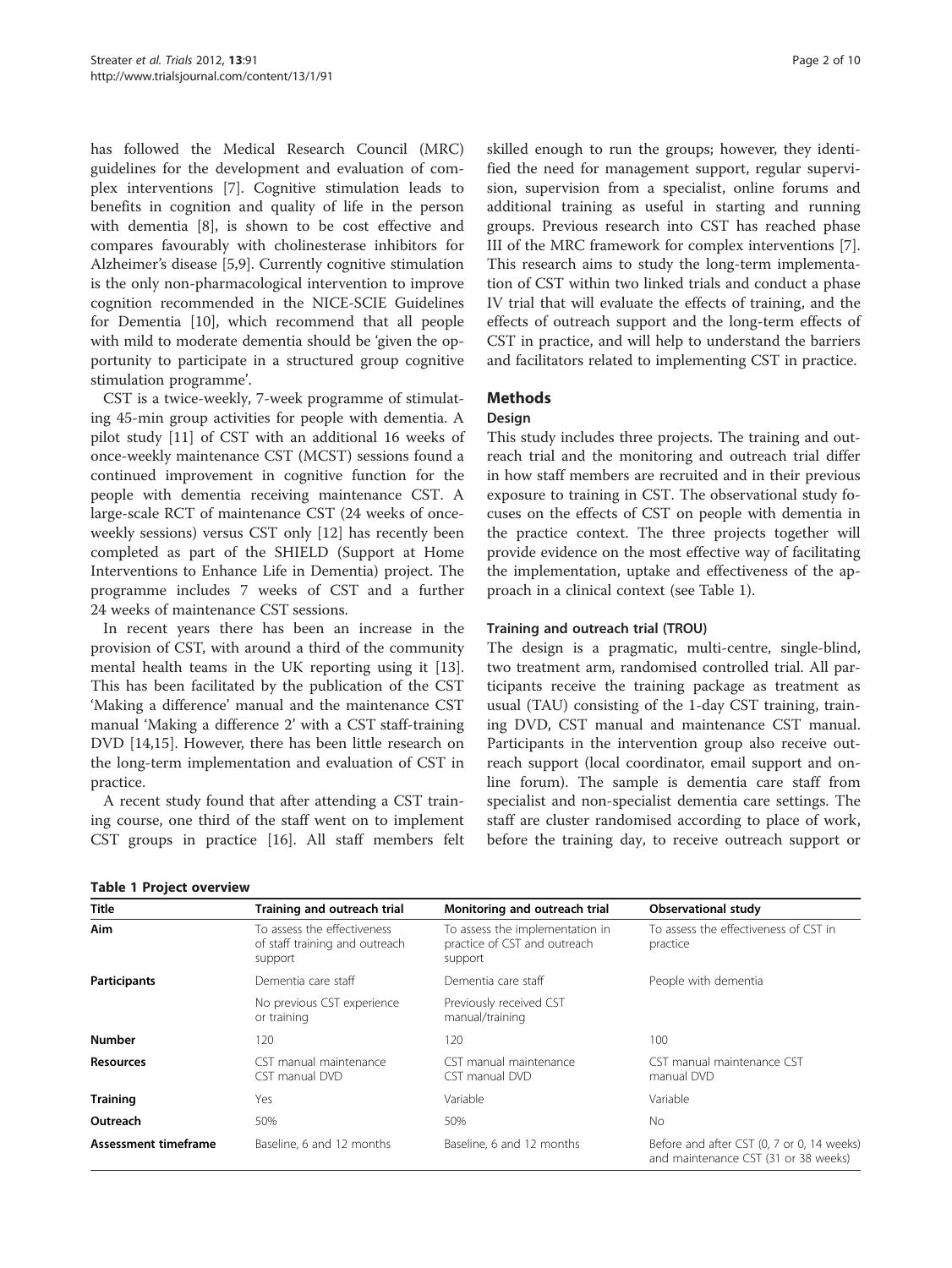not. Each staff member completes three questionnaires, the first before the training day and at 6 and 12 months thereafter (Figure 1).

#### Recruitment

Recruitment to the trial includes staff from care homes, day centres and NHS Trusts from various locations across the UK. The trial is advertised through the Journal of Dementia Care, and the National Care forum and referrals are made through the commercial CST training day. The research team is then able to assess their eligibility for participating in the research. Follow-ups will also be made with centres that have expressed a previous interest in CST or attending a CST training day.

#### Participants

Staff members are screened to ensure they meet the inclusion criteria: (1) adequate written and spoken English, (2) able to complete online assessments at three different time points, (3) have at least two other team members with whom to run groups, (4) agreement from their management to have 2 h set aside per week to run the CST groups and 1 h following on from this for the 24-

week maintenance CST programme, and (5) are able to provide between five to eight people with mild to moderate dementia who are willing to participate and meet the inclusion criteria (described in the observational arm). A minimum of three staff members is recruited per centre for logistical reasons of being able to consistently run the groups. Up to 40 centres are needed to be able to recruit the 120 staff members required for the trial. Working on the premise of a 15% attrition rate, the sample size will provide sufficient numbers for the staff training outreach support/no outreach support to estimate effect size and the feasibility of the trial. The attrition rate is an estimation based on previous research conducted in CST [[12](#page-9-0)].

#### Training package

The CST and maintenance CST manual along with the DVD are distributed to all staff members participating in the trial. The CST 'Making a difference' manual describes an evidence-based programme of group activities providing stimulation for people with mild to moderate dementia based on the principles of person-centred care. The maintenance CST manual, 'Making a difference 2', follows

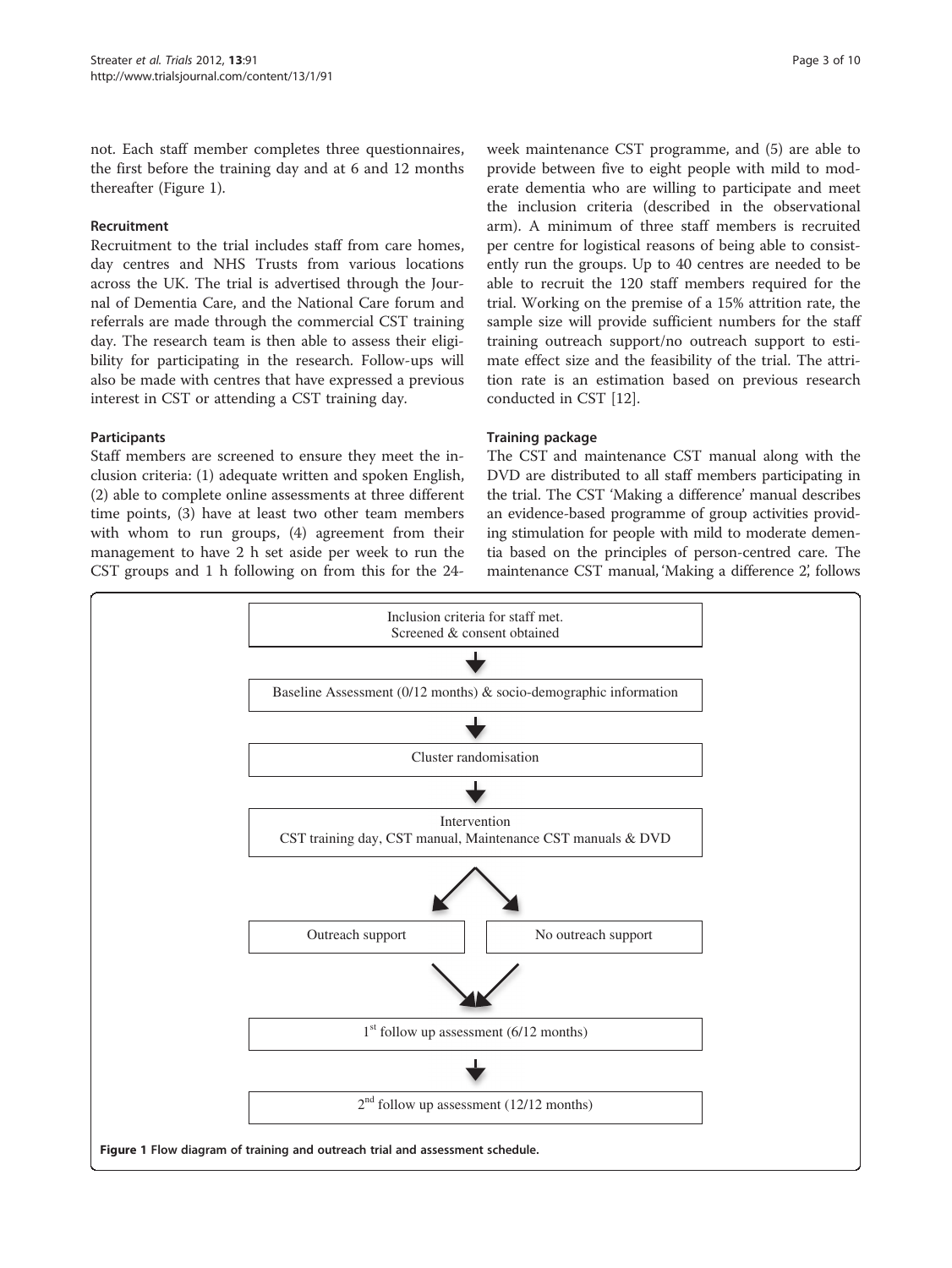on from the original programme and includes a 24-week structured programme of activities aimed at challenging yet empowering the person with dementia and comes with a staff-training DVD. The staff-training DVD comprises an introduction by Dr Aimee Spector as to what CST is, a table listing the order of the CST and maintenance CST sessions. and key principles. In addition to this, there is video footage of CST sessions with people with dementia for staff to observe and discuss. After each clip there are questions based on the key principles to encourage reflective learning and discussion. All staff members attend a CST training day. The training comprises the different perspectives of dementia, the main psychosocial approaches for dementia, the development and evaluation of CST, the session themes and examples of activities for sessions, key principles, planning of sessions and the setting up of a group, and reflective learning of issues that arise when implementing and running groups. The training uses learning methods such as role-play, small group exercise and use of the training DVD, and time is spent reflecting on the sessions and critically appraising how the session is run. Following on from the training day, it is advised that each session be run with two facilitators to enable them to jointly plan and reflect on the session, and complete the attendance and adherence forms together.

# Randomisation

Cluster randomisation occurs prior to the staff attending the CST training day to ensure that staff members from the same centre receive the same level of support. The allocation ratio for randomisation is 1:1, into either the intervention or TAU. Randomisation is managed by email to the North Wales Organization for Randomized Trials in Health (NWORTH), which is an accredited trials unit, specialising in pragmatic trials.

#### Treatment as usual

Staff members within centres that are randomized to the control group deliver the CST as usual but without the additional outreach support. This can vary between centres and has the variability to change over time, but the training package offered to the intervention group will also be available to those in the control group. Therefore, the trial examines the additional effects of the outreach support.

#### Intervention

A pilot study conducted by our team identified that outreach support should consist of (1) an online forum, (2) email support and (3) local supervision [[16\]](#page-9-0). The online forum is an online discussion site. It is accessible by user name and password. The first time a person attempts to

enter the site, an email is sent to a member of the research team for approval in order to ensure they have been randomised to the intervention group. The use of a login allows us to record the number of people accessing the service, and how many times. Staff members are able to write up a variety of messages ranging from comments on sessions, to questions and advice. A researcher, who has extensive experience of CST and experience of running groups, delivers the email support (Amy Streater) and the service is made available as much as is needed by the staff members. A person familiar with CST and experience in running groups delivers the local supervision. The centre identifies the relevant person; however, if this is not possible a member of the research team provides the support. The role of the local supervisor is to help with the setting up of the CST group and also the practical issues that the staff members encounter when attempting to run CST groups. The supervisor records all the support given.

#### Primary outcome measure

The primary outcome measure is number of CST and maintenance CST sessions run in the centre by the follow-up at 31 weeks. This is recorded using the monitoring progress form located in the 'Making a difference' manual [[14\]](#page-9-0), which includes who was in attendance, level of interest, communication, enjoyment and mood, on a rating scale 1–5. This measure is being completed at the end of each session from baseline to 31 weeks (inclusive of maintenance CST), until the maintenance CST groups have been completed or until the groups have been discontinued.

#### Secondary outcome measures

- a) The level of adherence to the CST and maintenance CST programme is measured by a adherence list designed as part of the research. It is based on the 18 key principles as developed as part of the maintenance CST programme [\[15\]](#page-9-0). The responses are reviewed by a researcher to mark whether staff are adhering to the key principles as laid out in the 'Making a difference 2' manual. Any ambiguity of responses given by the participants will be discussed with another researcher until a consensus is reached as to whether they are adhering to the key principles.
- b) Job satisfaction [\[17\]](#page-9-0) is measured using the Minnesota Satisfaction Questionnaire (MSQ). It is made up of 100 questions and comprises 20 dimensions with five items per scale with a 5-point Likert rating scale. The measure has adequate internal reliability.
- c) Staff members' approach to dementia is measured using the Approaches to Dementia Questionnaire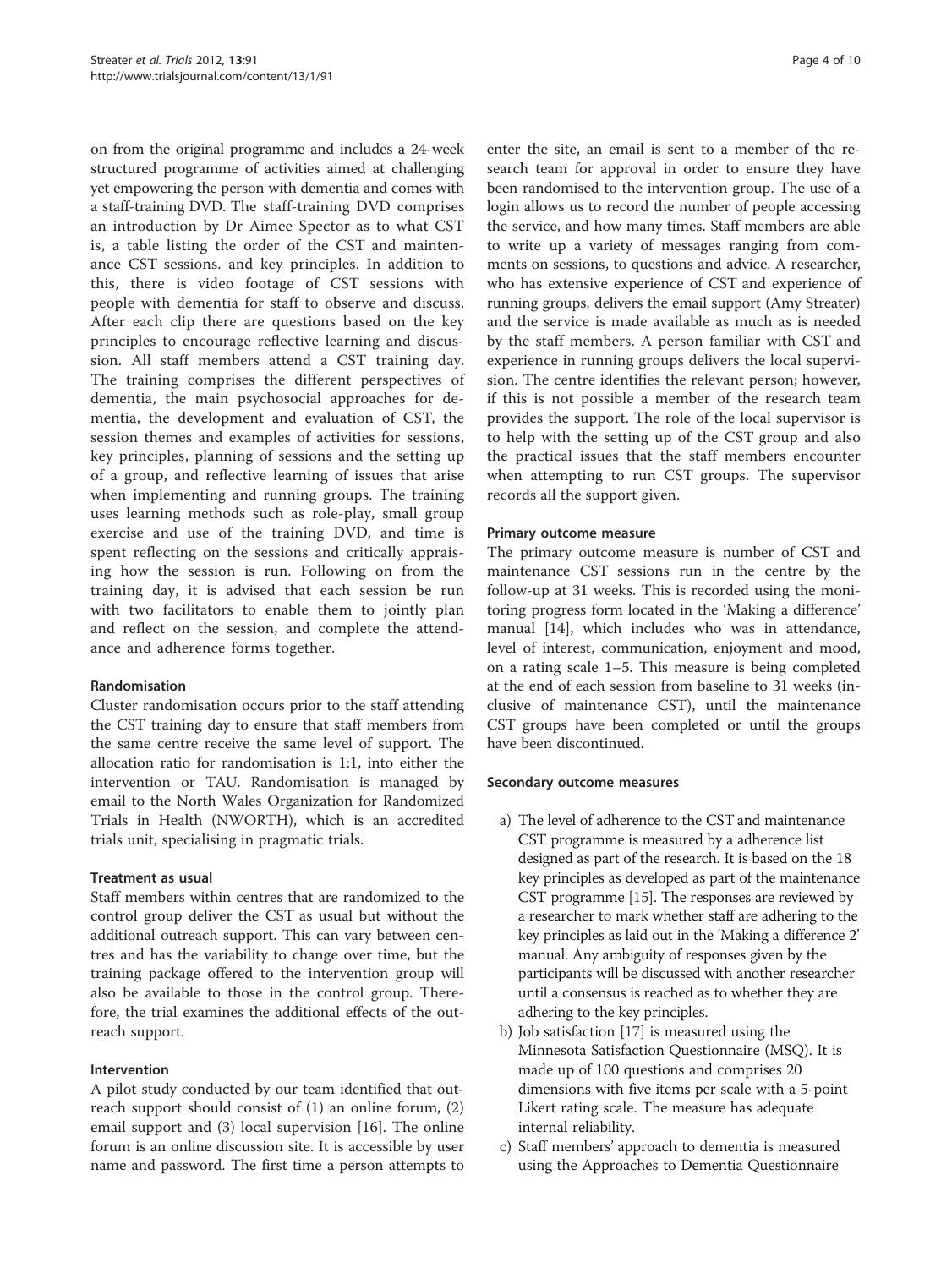(ADQ) [\[18\]](#page-9-0). The ADQ has 19 statements about the person with dementia and the care they receive. The scale has high validity and good reliability using Cronbach's  $\alpha$  for its person-centeredness and hopefulness subscales [\[18\]](#page-9-0).

- d) Knowledge is measured using the Dementia Knowledge–20 (DK-20) [[19\]](#page-9-0). There are 20 questions for which there are five possible answers. The scale has sufficient reliability and is administered at baseline and final follow-up only.
- e) Perceived sense of competence is measured using the Sense of Competence in Dementia care–Staff questionnaire (SCIDS) [[20](#page-9-0)]. It comprises 17 items categorised into four subscales: professionalism, building relationships, care challenges and sustaining personhood. The scale has good internal consistency.
- f) Learning characteristics of staff are measured using the brief Learning Transfer System Inventory (LTSI) [\[16,21\]](#page-9-0). The constructs of the LTSI are validated using common factor analysis [\[22,23\]](#page-9-0). The brief form comprises of 16 questions that are categorized into four major groups: trainee characteristics, motivation, work environment and ability [[22](#page-9-0)]. All the items use five-point Likert-type scales from 1, strongly disagree, to 5, strongly agree.
- g) Barriers to change within the workplace are measured using the Barriers to Change Questionnaire (BARCQ) [\[24\]](#page-9-0). It comprises 19 questions focussing on: institutional constraints, support from colleagues, philosophical opposition, client dissatisfaction, interference and positive factors. It also allows the addition of any further comments.
- h) The emotional and behavioural responses relating to challenging behaviour presented by the person with dementia are measured by the Controllability Beliefs Scale [[25](#page-9-0)]. The scale has 15 items based on a 5-point scale. The height of the score establishes the belief of the staff member in relation to the level of control demonstrated by the person with dementia. The scale has good internal reliability.
- i) Focus groups with staff and managers will be conducted in both the TROU and MONOU trial to obtain qualitative data with regards to people's perception of running groups and outreach support. They will run in a variety of care settings, and follow a semi-structured interview schedule, using inductive thematic analysis to code and analyse the gathered data.

# Consent

Staff members give informed consent and it is made clear that they will be of no disadvantage if they choose not to participate further at any stage during the trial. Consent is also sought from a member of management in order to give staff the optimum chance of carrying out CST in their workplace. Ethical approval was granted June 2011 by East London REC 3.

# Blinding

Although staff members cannot be blinded to their allocation, all assessment data are completed online and independently of the research team. Once the staff member has completed the survey, an administrator on the SHIELD programme team assigns all staff members a code for identification purposes to maintain anonymity throughout the trial. The researcher administering the outreach support has the contact details of the staff members but is unaware of their individual code; hence they are blind in identifying the staff members. However, it is common for participants to inadvertently inform researchers of the strand of the trial they have been allocated to. To reduce the risk of this, once staff members are aware of their code it is emphasised that it is not to be discussed with any members of the research team. This reminder is included in the email sent by a member of the research team to complete the followup assessments.

# Monitoring and outreach trial (MONOU)

The design is a pragmatic, multi-centre, single-blind phase IV trial. Participants are staff members from centres that have previously purchased the CST 'Making a difference' manual or attended a CST training course. The staff members are currently in possession of the CST manual or attended CST training. In addition to this, they all receive the maintenance CST manual and DVD. It is recorded whether participants have the manual only or manual and training. Centres are cluster randomised into outreach support or no outreach support (Figure [2](#page-5-0)). The time points for completing the questionnaire are the same as the training and outreach trial. However, they also complete a retrospective questionnaire on their use of CST in practice prior to the research.

# Recruitment

Recruitment of staff members who have purchased the manual is based on referrals by Hawker publications. A database of attendees generated from previously run CST training days allows us to approach people who have attended CST training. Staff members are then contacted to determine if they are interested in participating in the study. A CST poster advertises the research on the CST website ([www.cstdementia.com\)](http://www.cstdementia.com), SHIELD ([www.ucl.ac.uk/shield\)](http://www.ucl.ac.uk/shield), and through the Journal of Dementia Care. The project is also a UKCRN portfolioadopted study allowing NHS Trusts nationwide to be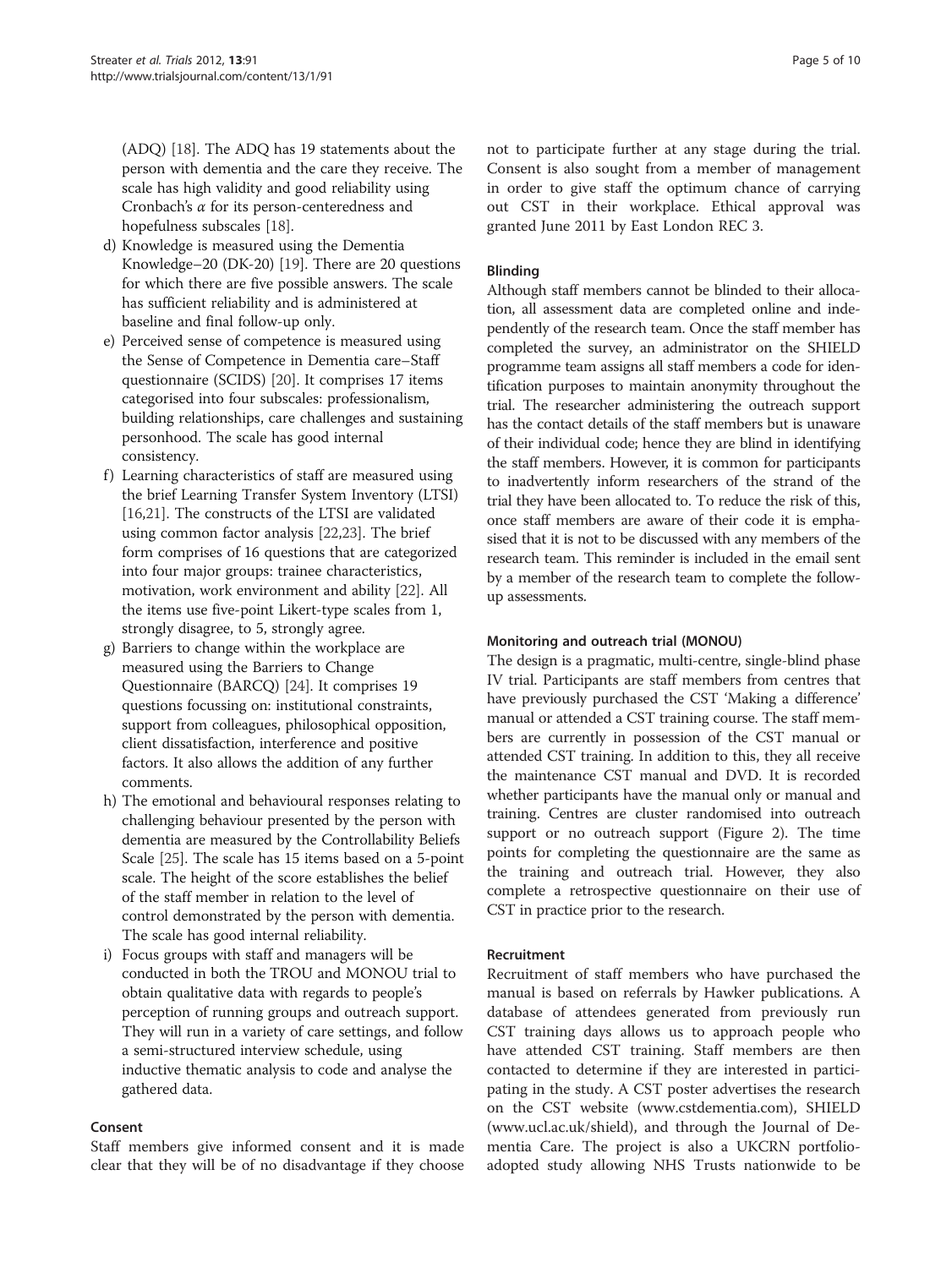<span id="page-5-0"></span>

able to approach the research team in order to assess their eligibility for participating in the research.

#### Participants

Participants are dementia care staff who have the CST manual or attended the CST training day, and are able to implement the CST programme once or twice weekly. The screening and inclusion criteria match those for the training and outreach study but a minimum of one staff member can be recruited per centre.

#### Randomisation

Randomisation is identical to the TROU trial. Before randomisation it is recorded who has the manual or manual and training. At various time points during the recruitment of the participants the centres are divided into two clusters, taking into considerations the size of the centre and type of previous training (manual vs. manual and training). This matched pair of clusters is then independently cluster randomized to receive the intervention or TAU by remote email service to N-WORTH. Because of

differing numbers per centre we will endeavour to keep similar numbers in the control and experimental group, with an allocation ratio for randomisation of 1:1, into either the intervention or TAU group.

#### Treatment as usual

Sites that are randomised to the control group deliver the CST as usual. This can vary between centres and has the variability to change over time. The trial examines the additional effects of the outreach support and longterm effect in practice.

# Intervention

The outreach support options are identical to those in the training and monitoring study, with one difference: to emulate CST in practice, staff members identify the local supervisor, and if this is not possible, it is recorded accordingly. All the staff members randomised to receive outreach support are encouraged to use all the options available to them, but they are not compulsory. The staff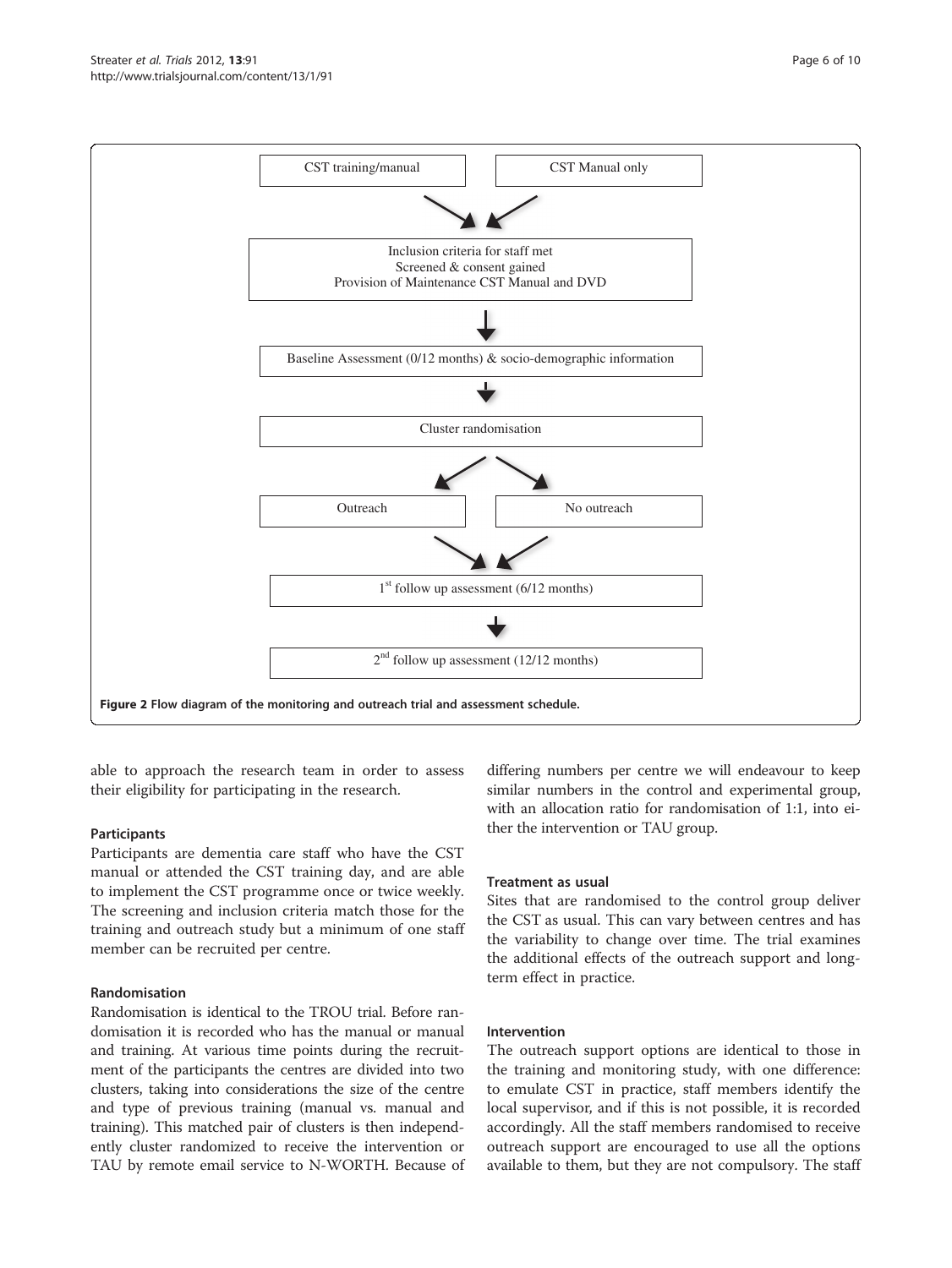member is monitored to measure their usage of the outreach support options.

#### Primary outcome measure

The primary outcome is identical to the TROU trial. However, due to the nature of the recruitment, in that people are being recruited who have previously purchased the 'Making a difference' manual or attended CST training, it will be dependent on people's interest in taking part in the research. As a minimum of one staff member can participate per centre; between 40 and 120 centres are required to recruit 120 staff members. This figure also accounts for a 15% attrition rate.

#### Secondary outcome measures

The secondary outcome measures are identical to those in the TROU trial.

#### Consent

Informed consent is gained from each staff member and a member of management, and is identical to the training and outreach trial. Ethical approval was granted June 2011 by East London REC 3.

#### Blinding

The procedure for blinding is identical to the TROU trial.

#### Analyses

Training and outreach trial & Monitoring and outreach trial A combined analysis making use of the results from the training and outreach trial (120 participants) and the monitoring and outreach trial (120 participants) will be carried out. The primary outcome will be the mean number of CST sessions offered per centre assuming the intra-cluster correlation p to be 0.05. At the 6-month primary end point based on 240 staff members (120 outreach vs. 120 control) in the outreach group, the mean number of sessions offered is estimated to be 16 (SD 10) and in the control group the mean number of sessions offered is expected to be 12 (SD 10). Setting  $p$  at 0.05, power at 0.8, with the effect size at 0.4, then 200 participants would be required to demonstrate a difference between the groups.

Using all the participants recruited across both trials (TROU and MONO), a four-group comparison will also be made. This will compare training and outreach support, training and no outreach support, manual only and outreach, and manual only and no outreach support. This will determine if there are differences between these groups at 6 and 12 months.

#### Observational study of CST in practice

The design is a multi-centre, longitudinal observational study with people with dementia. Sites that are currently

running or in the process of setting up CST groups complete minimal outcome measures at three time points with people with dementia who are participating in the CST and maintenance CST programme (Figure [3](#page-7-0)). The measures are being completed before the group starts (baseline), 7 or 14 weeks depending on how they implement the CST programme (once or twice weekly), and after the maintenance CST at 31 or 38 weeks. The intervention is CST as routinely offered in the care setting. The aim of this study is to determine whether groups are running in practice and demonstrate the positive findings for cognition and quality of life of life for the person with dementia found in previous CST research [[5,11\]](#page-9-0).

#### Recruitment

Centres that are running CST groups are approached, and the staff asked to complete measures in cognition and quality of life with the people with dementia taking part in the groups. The centre type, level of staff experience and training are recorded. The centres are given the maintenance CST manual and staff training DVD. Recruited participants have a confirmed diagnosis of mild to moderate dementia.

#### **Participants**

Centres that are currently running or setting up CST groups are approached to participate in the observational study. Approximately 13 centres are needed to provide us with 100 people with dementia and experienced staff in dementia care. The person with dementia will have (1) a score of between 0.5 and 2 on the Clinical Dementia Rating scale [[26\]](#page-9-0) and (2) a diagnosis of dementia, (3) adequate spoken and written English, (4) the ability to participate in a 'meaningful' conversation and (5) remain in a group for 45 min. Participants also need (6) adequate eyesight and hearing, (7) to be able and willing to give informed consent, and (8) able to complete a cognition and quality of life measure at three intervals over a year. If five to eight people with dementia give informed consent to complete the minimal outcome measures, with a staff member or researcher, the centre is recruited in to the study and a letter explaining their participation in the research is sent to their GP.

#### Training package

The staff members within the centres have the CST manual or previously attended CST training, which includes the CST manual. In addition the centre will receive the Maintenance CST manual and DVD.

#### Randomisation

This is a naturalistic study of CST in practice so people with dementia who are about to start CST groups are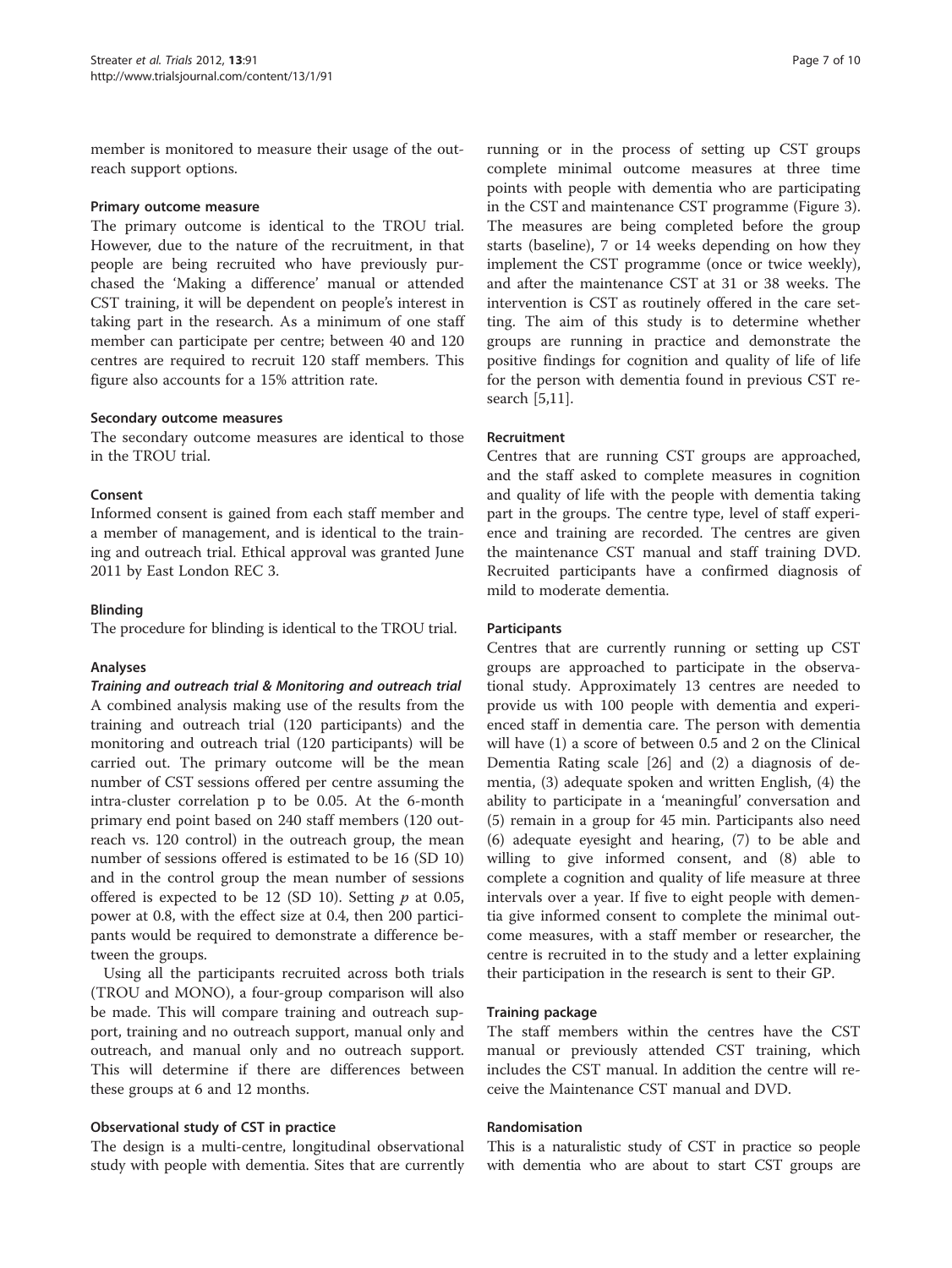<span id="page-7-0"></span>

approached and informed, and consent obtained. They are then assessed at three time points (0, 7 and 31 weeks or 0, 14 and 38 weeks) throughout their participation in the trial.

#### Outcome measures

The primary and secondary outcome measures for people with dementia are completed at baseline (T0) prior to the CST programme starting, then post CST groups (T1) (at 7 or 14 weeks depending on whether groups are implemented once or twice weekly). The final follow-up will be completed 24 weeks after the maintenance CST has commenced (T2). Socio-demographic information is collected about the person with dementia including age, gender, race, diagnosis of dementia, type of diagnosis and medication. Medication will be recorded at each follow-up to mark any differences for the duration of their participation in the trial.

a) The primary outcome is cognition as measured by the Mini Mental State Examination (MMSE) [\[27\]](#page-9-0). The MMSE has a score of up to 30 points and is widely used as a brief indicator of level of cognitive impairment. It has good reliability and validity.

b) The secondary outcome measure is quality of life as measured by the Quality of Life-Alzheimer's Disease (QoL-AD) [\[28\]](#page-9-0). The QoL-AD is a 13-item scale measuring different aspects of life. The scale totals 52 points and higher scores indicate better quality of life. It has good internal consistency, validity and reliability [[28,29\]](#page-9-0).

# Consent

It is expected that the participants are competent to provide informed consent to participate in the trial. The British Psychological Society guidance on evaluation of capacity will be adhered to. In addition, consent is an on-going process as opposed to a one-off decision and this will be continually monitored throughout the study. Mental Capacity Act [\[30](#page-9-0)] guidance will also be applied where relevant, such as when then a participant is no longer able to give informed consent. A person's preference can be indicated by their initial willingness to participate in the trial. However, if any distress or discomfort is evident during the study the person will be withdrawn. Ethical approval was granted on June 2011 by East London REC 3.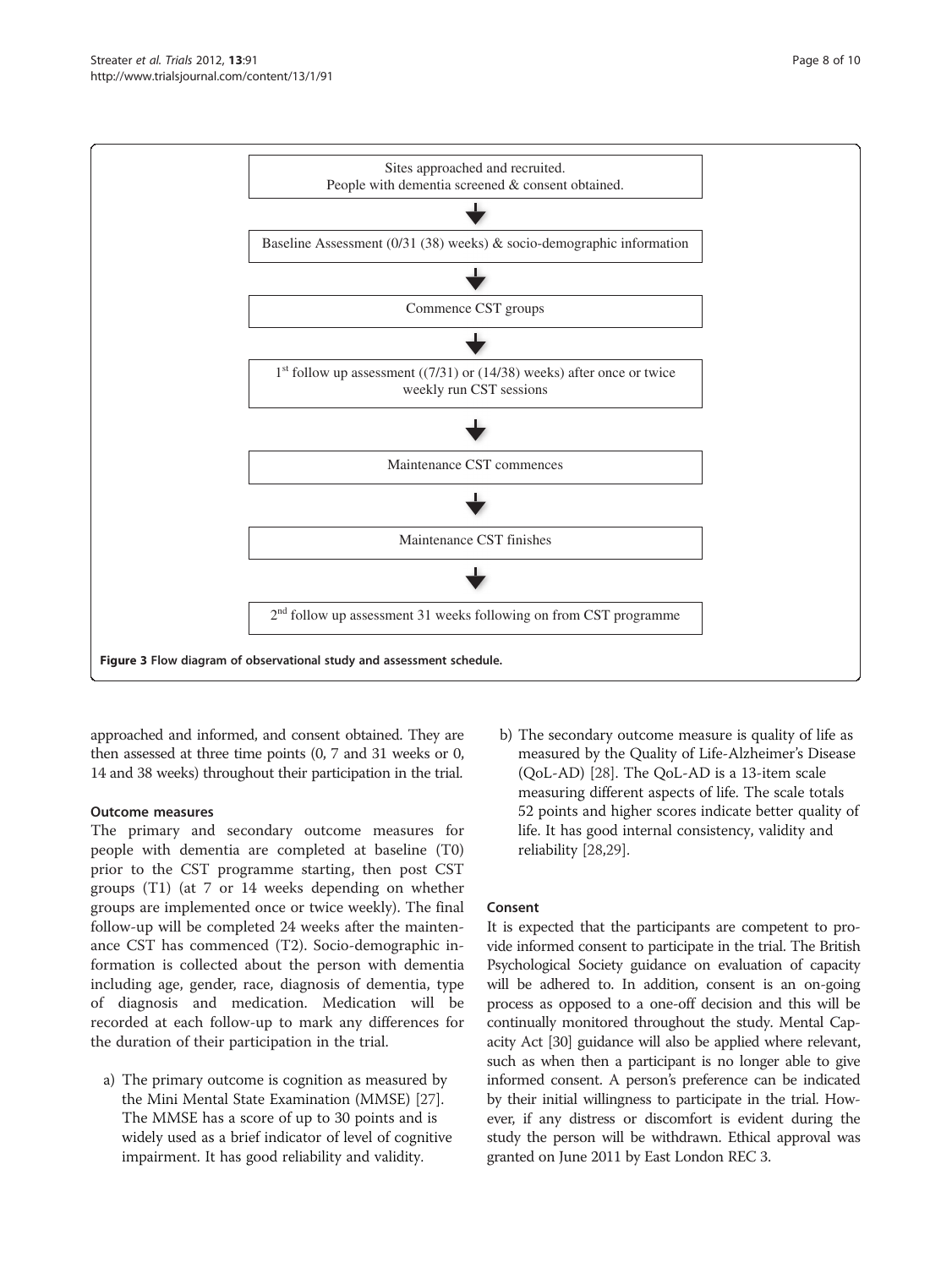#### Blinding

Blinding is unnecessary for the staff members and researchers, as each person with dementia has the opportunity to participate in the CST and maintenance CST programme and the staff members are completing the assessment at each time point.

#### Analyses

Analysis will be a pre-post analysis based on intention to treat, in that all collected data made available by the person with dementia will be included, regardless of whether they complete the programme or not. Imputation methods such as the last observation carried forward are of limited use in dementia, as there is the expectation of a gradual decline and for participants to be lost through illness or death. A linear regression model will be used where data are missing in order to predict the missing value and impute the total when possible. The sample size calculation accounts for the number of people expected to be available at the study end point. All participants are in receipt of the CST and maintenance CST programme. Analysis will take into account the evaluation at 24 weeks after CST as the primary end point. Secondary analysis will consider the effects immediately following the CST programme. Age, gender, cholinesterase inhibitor and baseline scores on the two scales being measured will be entered as covariates, together with 'centre' entered as a random factor.

#### Ethical arrangements

#### Risks and anticipated benefits for trial participants

There appear to be no documented harmful side effects from participating in either CST training or in the running of the CST and maintenance CST programme, and no adverse reactions are apparent. People with dementia who have participated in previous CST groups consistently report benefits of feelings of validation, self-worth and overall enjoyment of the sessions [\[31](#page-9-0)]. Potential participants, both staff members and people with dementia, will be fully informed of the potential risks and benefits of the project. A reporting procedure is in place to ensure that serious adverse events (SAEs) are reported to the Chief Investigator. SAEs that are considered to be related and unexpected are reported to the Multicentre Research Ethics Committee and the trial Data Monitoring and Ethics Committee.

#### **Discussion**

This project will pragmatically evaluate the effectiveness of staff training and outreach support by increasing the delivery of CST in practice by outreach support intervention both in new CST practitioners (TROU trial) and experienced CST practitioners (MONOU trial). The NICE-SCIE guidelines recommend CST, and this project aims to record the uptake and delivery of CST in dementia settings, to determine if it is easy to follow and replicable in practice. The MONOU trial provides a naturalistic evaluation of benefits of manual only versus manual and training in CST implementation, and both the TROU and MONOU trial will identify staff and situational factors that impede or facilitate CST implementation. One of the important advances in this study is to measure the adherence by specific questions developed in direct relation to the key principles that define CST as a therapy. It also allows the research to demonstrate, on a large scale, the knowledge, views and understanding, and approach of staff members to dementia in a variety of care settings nationwide with the secondary outcome measures. In relation to the observational study it provides an evaluation of the long-term cognitive and quality-of-life benefits of CST and maintenance CST in practice.

This study should provide definitive evidence of the effectiveness and feasibility of implementation of CST and maintenance CST in a variety of care settings. This study is likely to influence the availability, provisions and uptake of CST and maintenance CST in the UK and internationally, and may also impact on current evidencebased guidelines and policies relating to dementia care.

#### Trial status

Ongoing

#### Abbreviations

CST: cognitive stimulation therapy; UK: United Kingdom; TROU: training and outreach; MONOU: monitoring and outreach.

#### Competing interests

AS, RTW and MO have co-authored a CST manual, and AS, RTW, MO, JH, EA and ASt co-authored the maintenance CST manual, the royalties from which are received by the Dementia Services Development Centre Wales. AS also runs the CST training course on a private basis.

#### Acknowledgements

Evaluation and comparison of the effectiveness of staff training in CST and its implementation in practice are part of the Support at Home – Interventions to Enhance Life in Dementia (SHIELD) project (Application no. RP-PG-0606-1083), which is funded by the NIHR Programme Grants for Applied Research funding scheme. The grant holders are Professors Orrell (UCL), Woods (Bangor), Challis (Manchester), Moniz-Cook (Hull), Russell (Swansea), Knapp (LSE) and Dr Charlesworth (UCL).

The views and opinions expressed in this paper are those of the authors and do not necessarily reflect those of the Department of Health/NIHR.

#### Author details

<sup>1</sup>Unit of Mental Health Sciences, University College London, Charles Bell House, 67-73 Riding House Street, London, UK.<sup>2</sup> Department of Clinical Educational and Health Psychology, University College London, 1-19 Torrington Place, London, UK. <sup>3</sup>IMSCaR, room 105, Y Wern, Bangor University Bangor, UK. <sup>4</sup>DSDC Wales, 45 College Road, Bangor University, Bangor, UK.<br><sup>5</sup>Bangor University, Brigantia Building Lop Popsellt Bangor, UK. <sup>6</sup>North East Bangor University, Brigantia Building Lon Penrallt Bangor, UK. <sup>6</sup>North East London Foundation Trust, Goodmayes Hospital, Ilford, London, UK.

#### Authors' contributions

MO developed the original concept of the trial, and AS, JH, ASt, EA, ITR and ZH developed the design and methodology; all authors reviewed and commented on drafts of the protocol and paper. All authors read and approved the final manuscript.